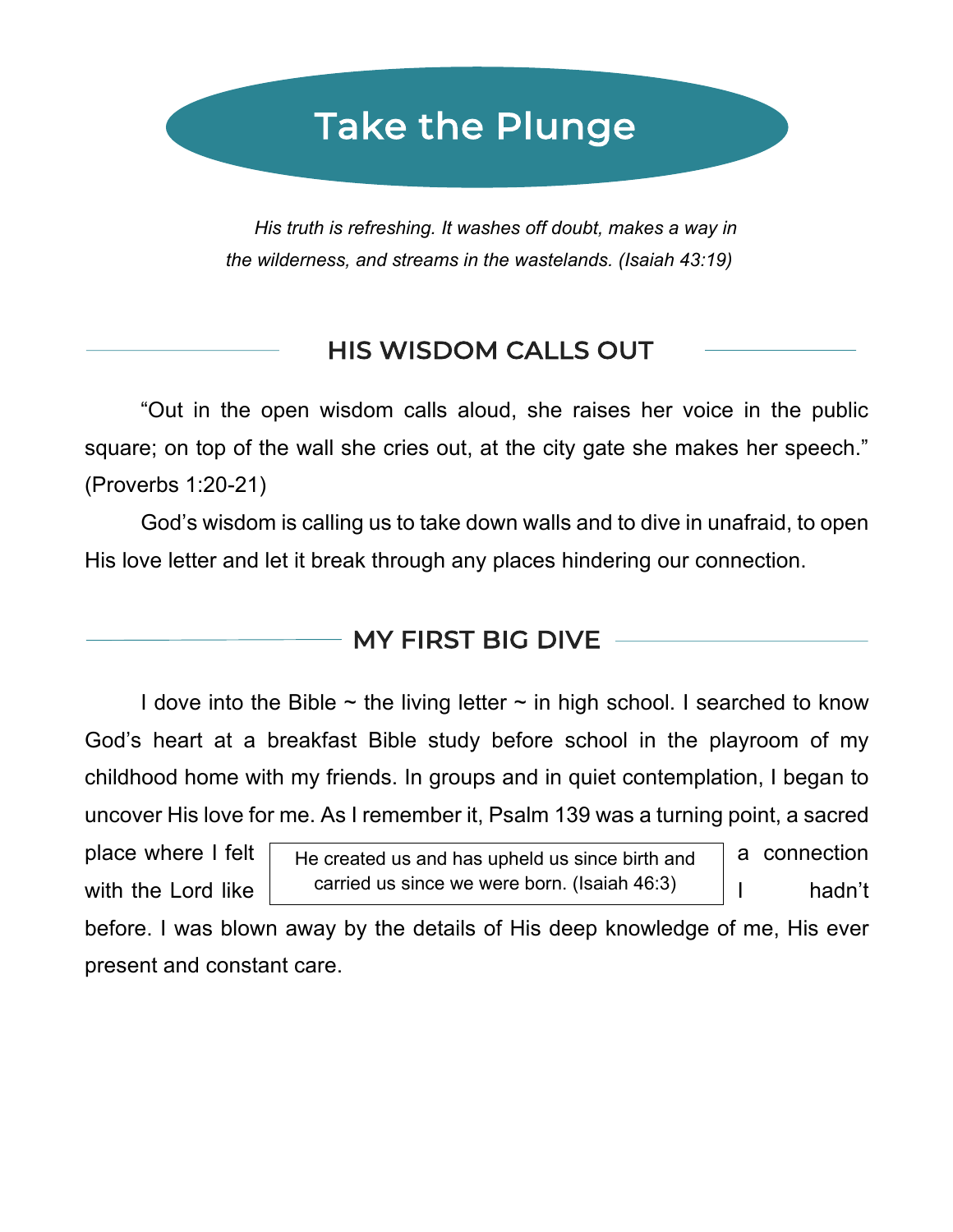#### PSALM 139 GOES DEEP

"O Lord, You have searched me and You know me. You know when I sit and when I rise; You perceive my thoughts from afar. You discern my going out and my lying down; You are familiar with all my ways. Before a word is on my tongue Lord, You know it completely. You hem me in behind and before, and You lay Your hand upon me. Such knowledge is too wonderful for me, too lofty for me to attain. Where can I go from Your Spirit? Where can I flee from Your presence? If I go up to the heavens, You are there; if I make my bed in the depths, You are there. If I rise on the wings of the dawn, if I settle on the far side of the sea, even there Your hand will guide me, Your right hand will hold me fast. If I say, 'Surely the darkness will hide me and the light become night around me,' even the darkness will not be dark to You; the night will shine like the day, for darkness is as light to You. For You created my inmost being; You knit me together in my mother's womb. I praise You because I am fearfully and wonderfully made; Your works are wonderful, I know that full well. My frame was not hidden from You when I was made in the secret place, when I was woven together in mother's womb. Your eyes saw my unformed body; all the days ordained for me were written in Your book before one of them came to be. How precious to me are Your thoughts, God! How vast is the sum of them! Were I to count them, they would outnumber the grains of sand when I awake, I am still with You. Search me, God, and know my heart; test me and know my anxious thoughts. See if there is any offensive way in me and lead me in the way everlasting." (Psalm 139)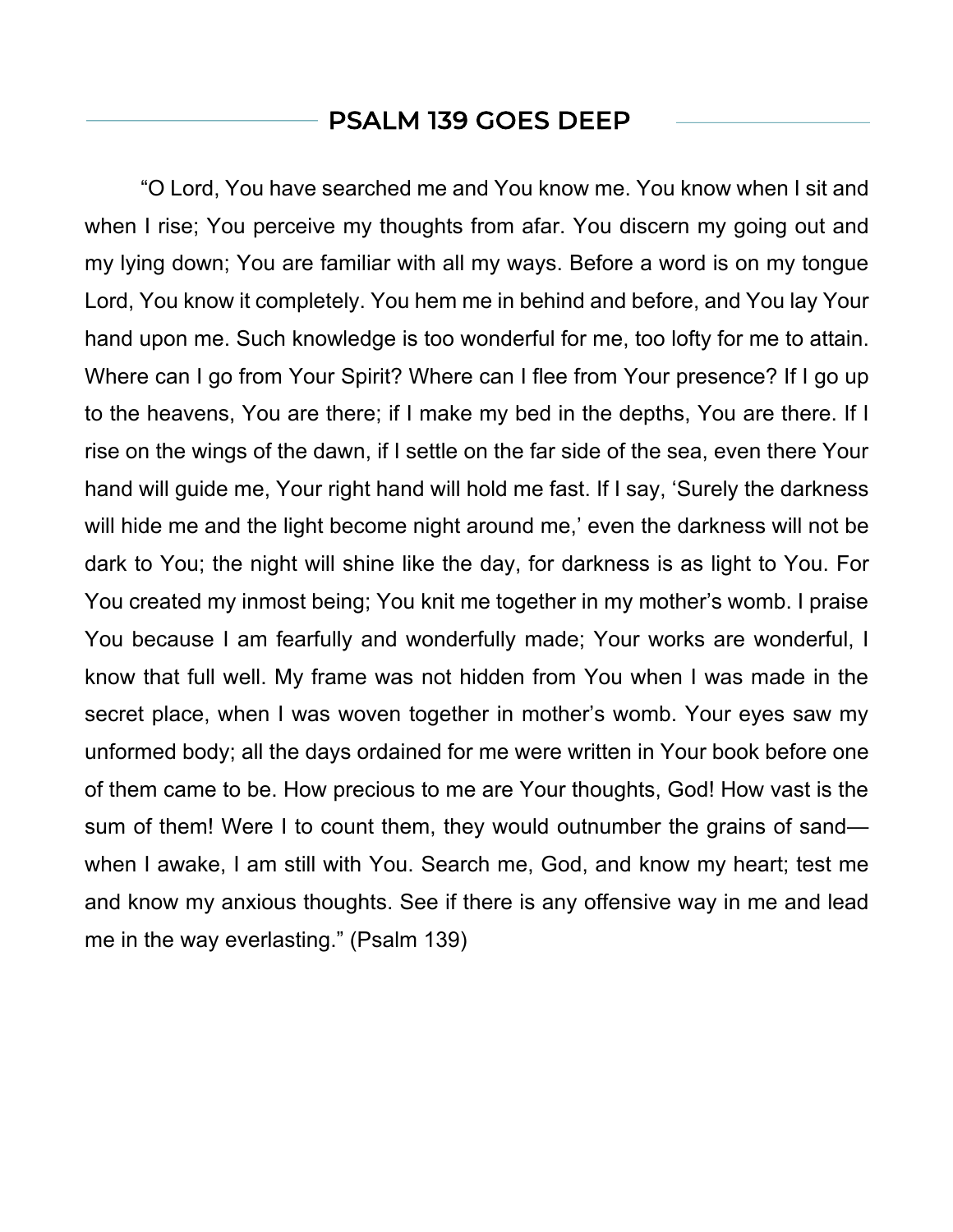# LET IT WASH OVER

Can you even get your head around this? How involved God is in every part of us. How He knows every fiber of our being! How does this make you feel? Does it instill deep joy or maybe fear? Over all these years, He has met me in my mixed emotions and He will do the same for you.

#### HIS TRANSCENDING TRUTH

 $\overline{a}$ 

He has walked these astounding truths from Psalm 139 into my life and woven them deep into my story. All the intricate details have translated in such rich ways, beyond what I could have ever imagined. God Almighty desires to knit these truths into your heart as well.

#### THIS IS MY STORY, THIS IS MY PSALM

Lord, you know me, every part of me, and You love me completely. You receive me fully. How can it be? I can hardly take it in. There is no place You are not; You hold me fast wherever I am. You find me in my hiding and escort me into

Your redeeming Light. It all begins and ends with You. You come alongside me in every struggle and hold me through it. You waste nothing and use everything for my good, to grow me closer to You. You welcome my questions and my searching and invite me to come unhindered. You meet me in my rebellion and gently call me home. You

It all begins and ends with You.

erase my greatest flaws and falls, independent of my striving and strength. You take me to the holy mountain, to the source of life and the fountain of forgiveness. You keep making me. Alleluia, Alleluia.